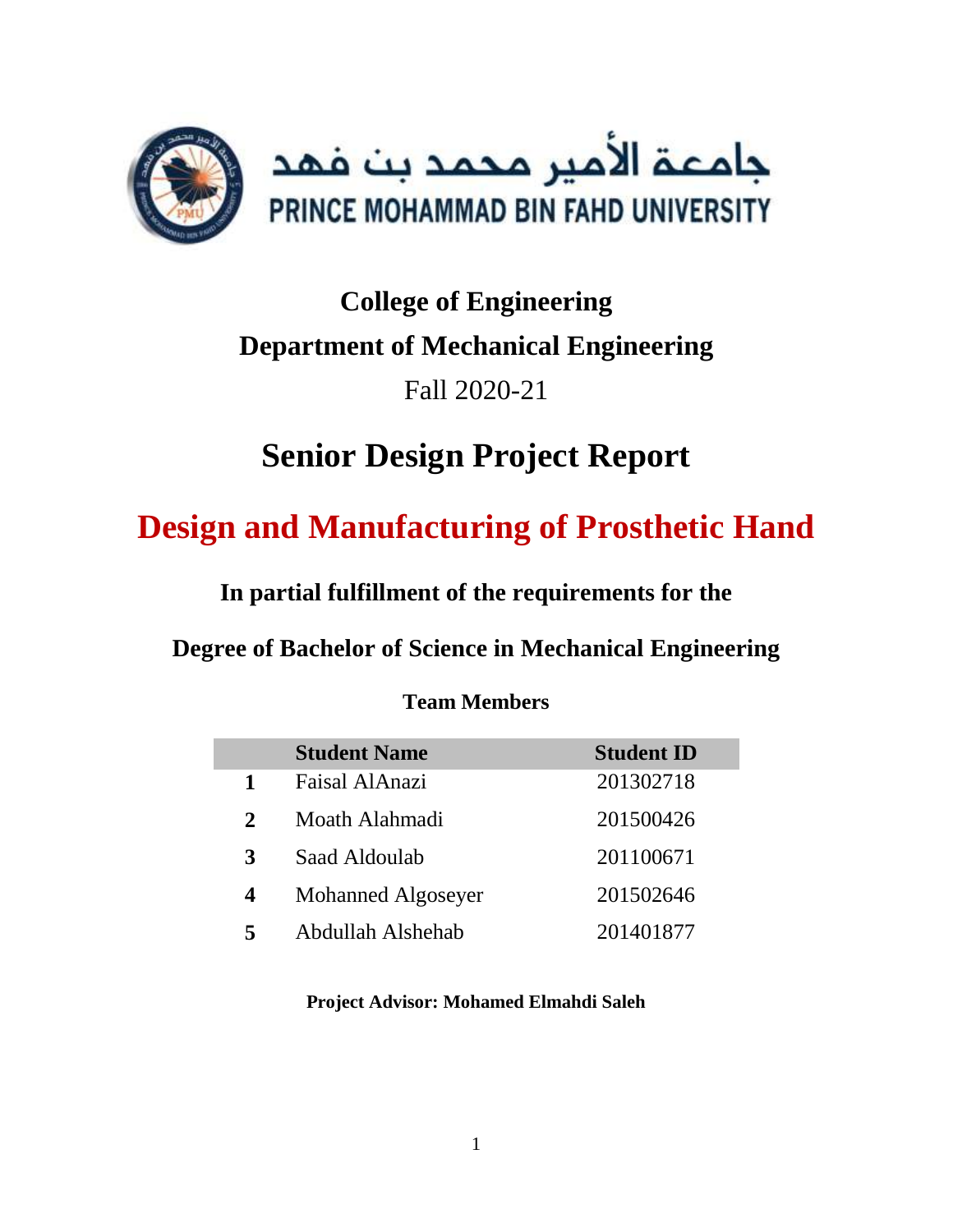#### <span id="page-1-0"></span>**Abstract**

Human hand is an important organ at the end of upper limb used for communication, sensation and function of prehension. A lot of work has been done in this area but most of the methods used are conventional and do not have much mechanical functionality. This paper focuses at the designing and manufacturing of a prosthetic hand with multiple fingers. Conventional prosthetic hands currently in the market have less degree of freedom and limited mechanical functionality. Although in most of the cases, this performance is enough for the amputees as it serves their purpose but there is a lot of area for improvement in the design of prosthetic hand. The main aim of this paper is to design the prosthetic hand which can grasp and confirm the shape of the object. Also, the paper describes the design phase of the prosthetic hand and preliminary analysis of the protype.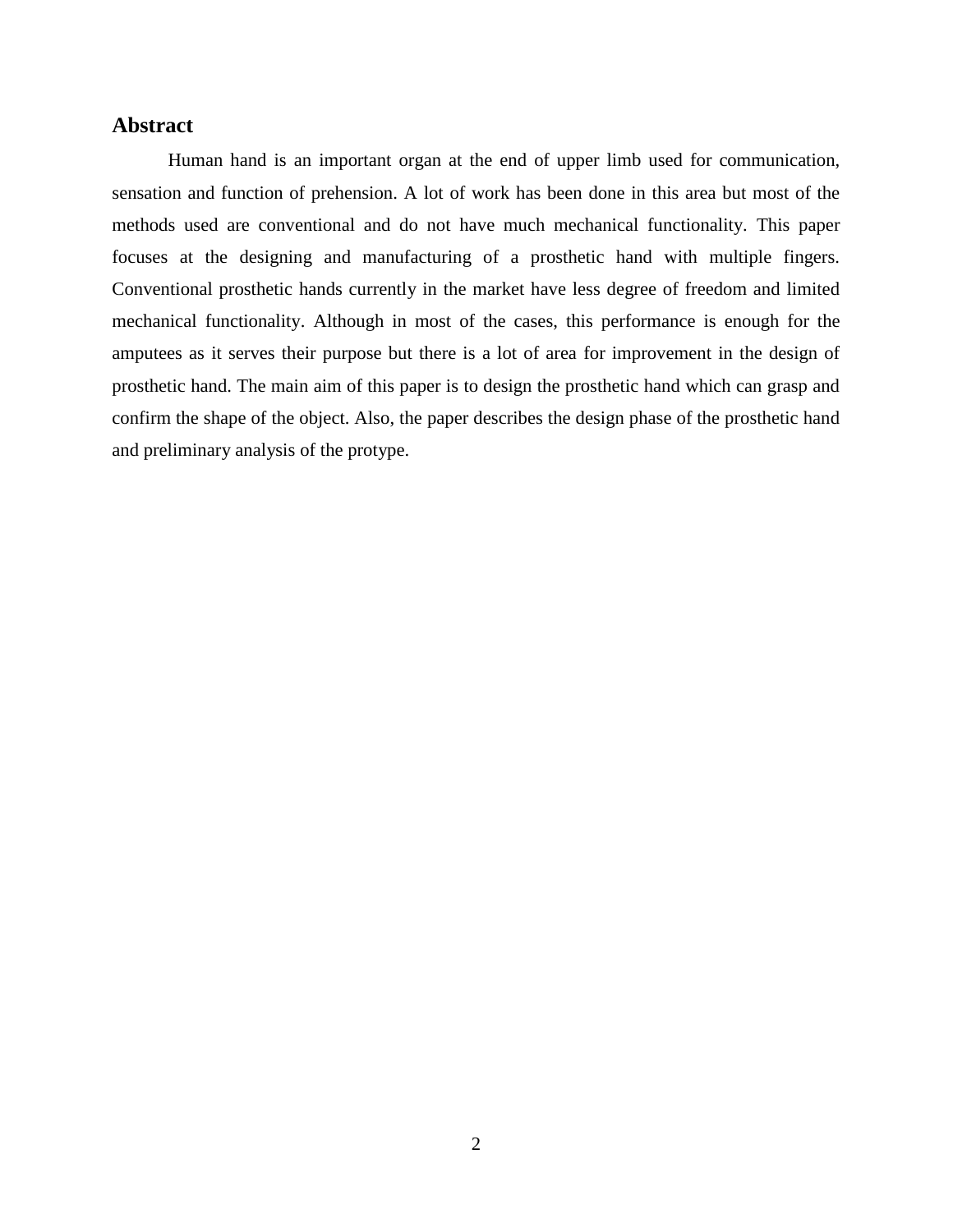## <span id="page-2-0"></span>**List of figures**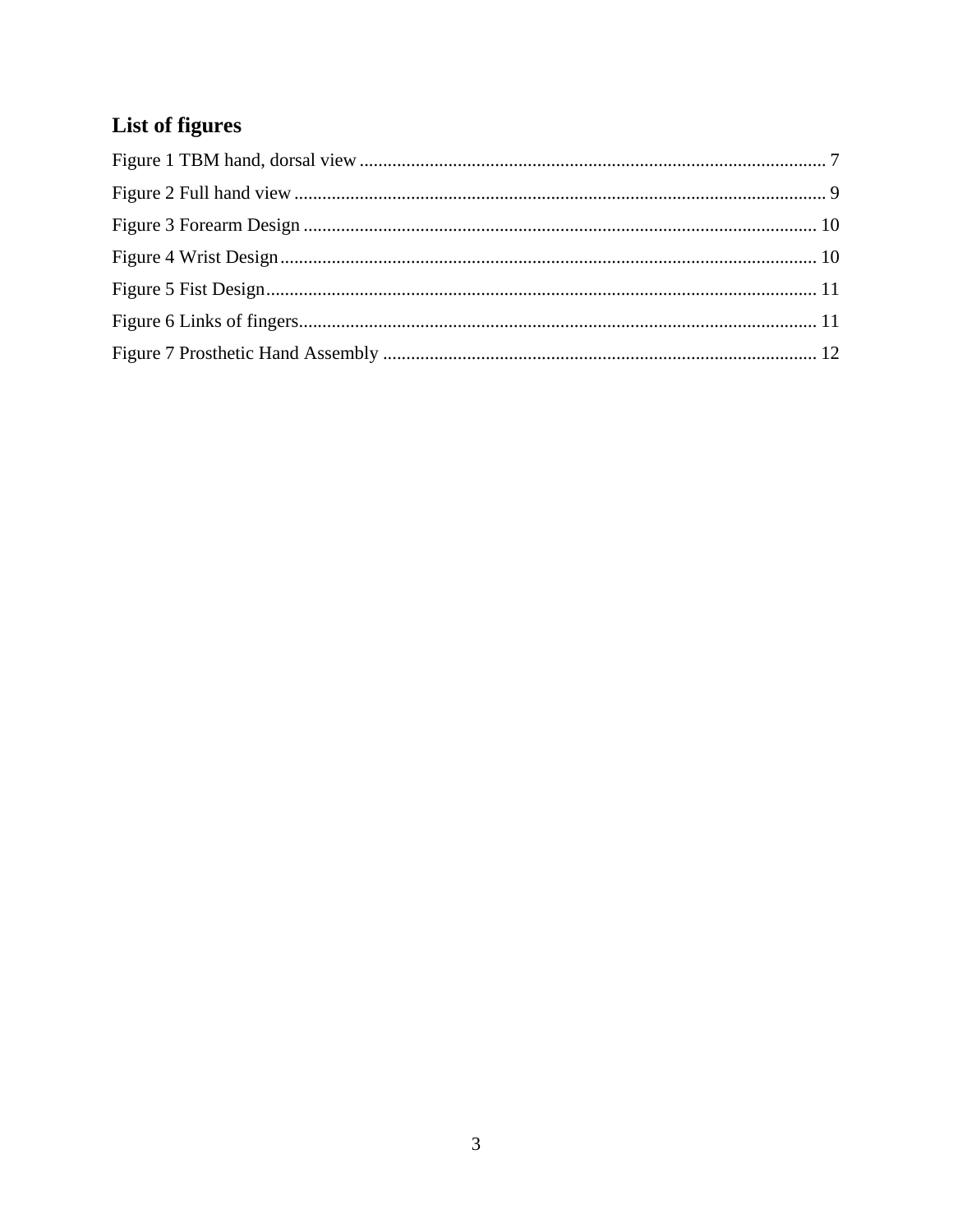| 1.1   |             |  |  |  |
|-------|-------------|--|--|--|
| 1.2   |             |  |  |  |
| 1.3   |             |  |  |  |
| 1.4   |             |  |  |  |
|       |             |  |  |  |
| 2.1   |             |  |  |  |
| 2.2   |             |  |  |  |
| 2.3   |             |  |  |  |
|       |             |  |  |  |
| 3.1   |             |  |  |  |
| 3.2   |             |  |  |  |
| 3.3   |             |  |  |  |
| 3.3.1 |             |  |  |  |
| 3.3.2 |             |  |  |  |
| 3.3.3 | 10<br>Fist. |  |  |  |
| 3.3.4 |             |  |  |  |
| 3.4   |             |  |  |  |
|       |             |  |  |  |
| 3.1   |             |  |  |  |
| 4.1.1 |             |  |  |  |
| 4.2   |             |  |  |  |

## **Table of Contents**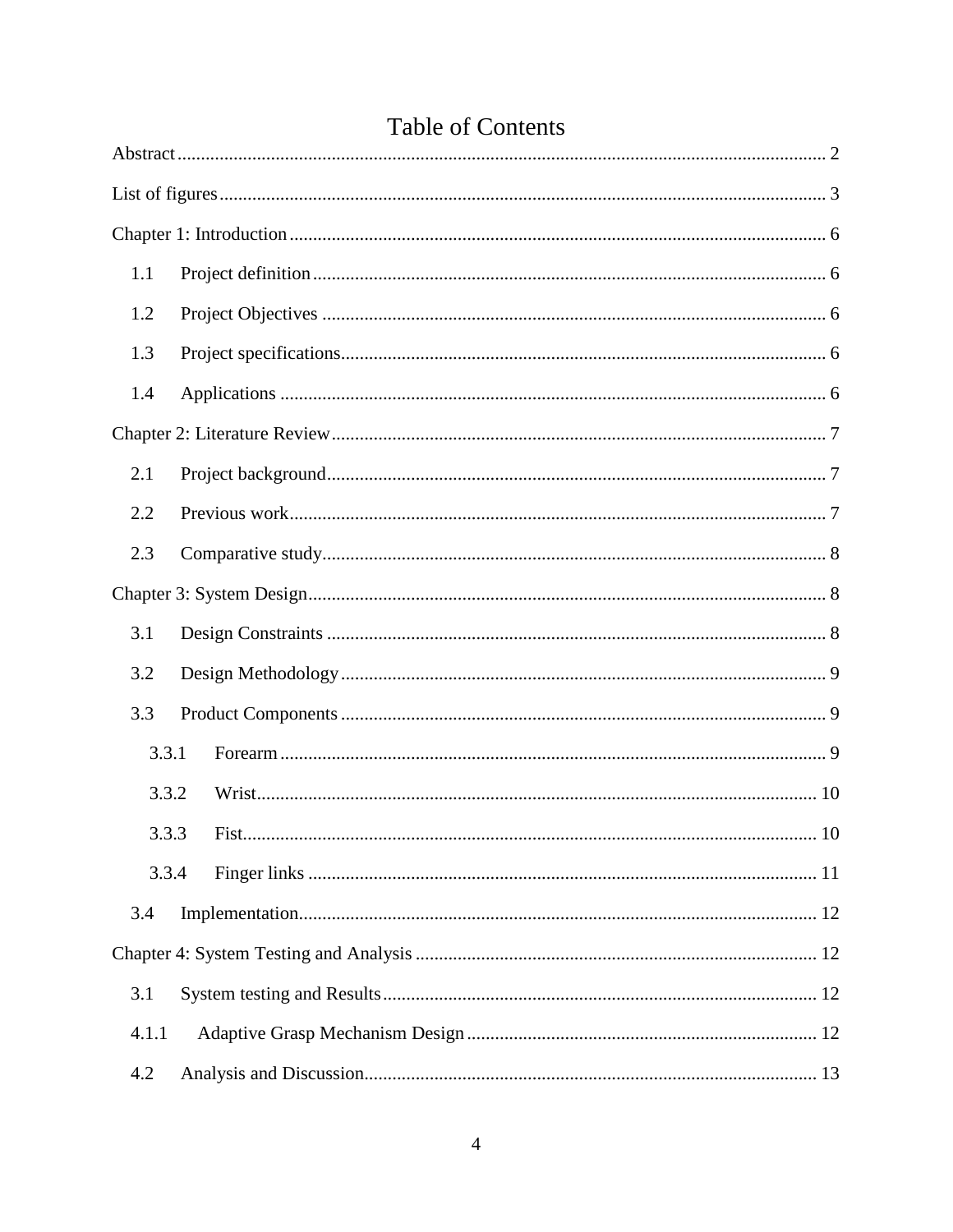| 5.1 |  |  |
|-----|--|--|
| 5.2 |  |  |
| 5.3 |  |  |
| 5.4 |  |  |
| 5.5 |  |  |
|     |  |  |
| 6.1 |  |  |
| 6.2 |  |  |
| 6.3 |  |  |
|     |  |  |
| 7.1 |  |  |
| 7.2 |  |  |
|     |  |  |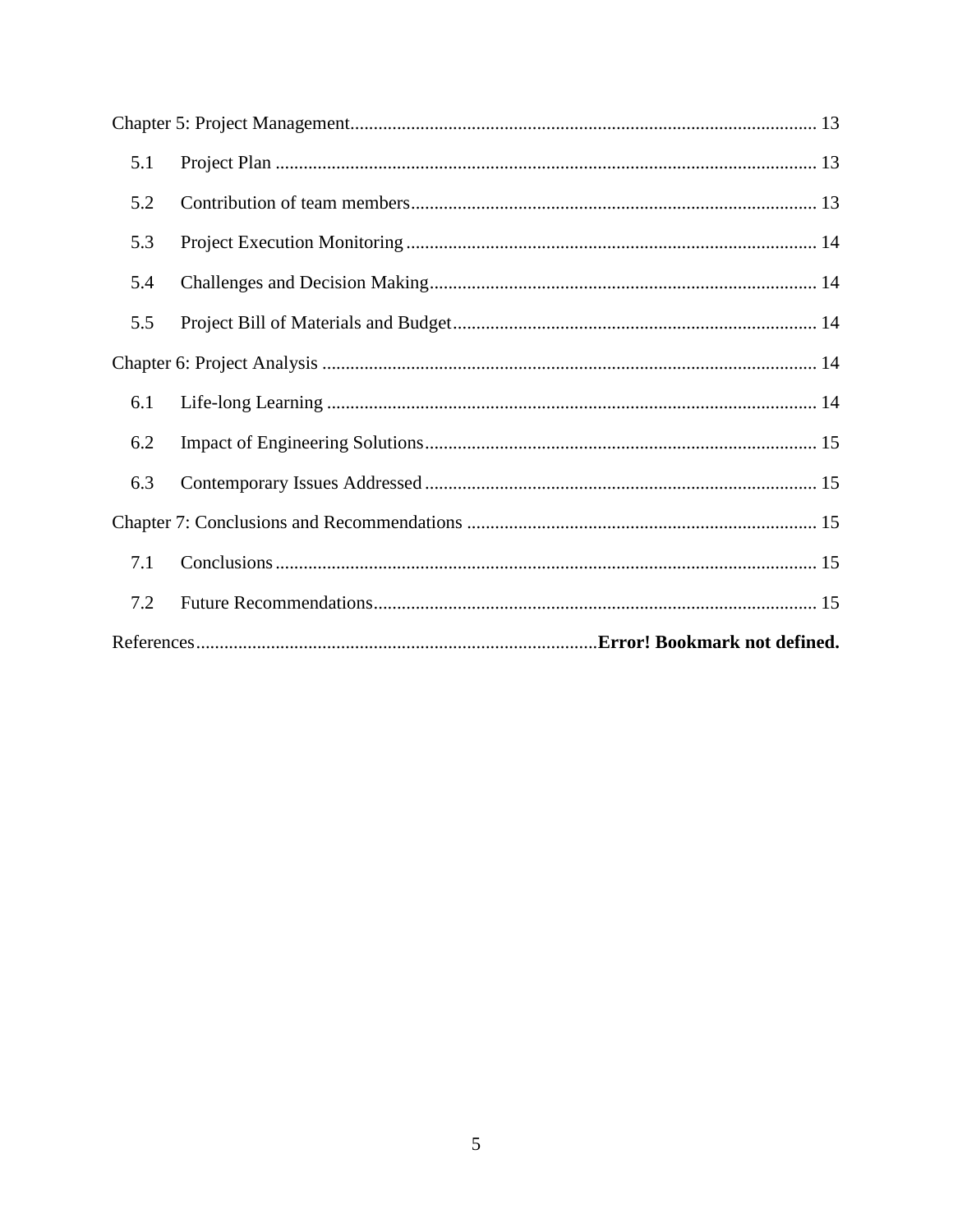## <span id="page-5-0"></span>**Chapter 1: Introduction**

## <span id="page-5-1"></span>**1.1Project definition**

The project aims at designing and manufacturing of a prosthetic hand that can grasp and sense the shape of the object with multiple degrees of freedom and additional mechanical functionality. The project is useful in the industry and also targets the amputees who are searching for the prosthetic hand with high degrees of freedom. The prosthetic hand will be designed and will be passed through the preliminary analysis. The project can also be utilized in the automation industry where the robotic hands are being used to perform different tasks like grabbing the changing positions of the objects.

## <span id="page-5-2"></span>**1.2Project Objectives**

The main objectives of this project are given below.

- Analyzing the previous research done on the passive prosthetic hand.
- Designing a prosthetic hand with multiple degrees of freedom.
- Manufacturing the prosthetic hand with additional mechanical functionality.
- Initial analysis of the prototype of prosthetic hand.

## <span id="page-5-3"></span>**1.3Project specifications**

The specifications of the project include its design, measurements and the targeted market etc. The Prosthetic hand consists of 4 fingers and 1 thumb. The size of the prosthetic hand is more or less same as that of human hand. The project is much economical and energy efficient. The prosthetic hand is also light weight and portable. Project targets the industrial market as well as common amputees who need a prosthetic hand.

### <span id="page-5-4"></span>**1.4Applications**

The applications of the project are given below.

- Prosthetic hand can be used to grasp and confirm the shape of the objects.
- The project finds wide range of applications in the automation industry.
- High degrees of freedom make it very demanding in the market for amputees.
- The design of the prosthetic hand replicates the natural human hand.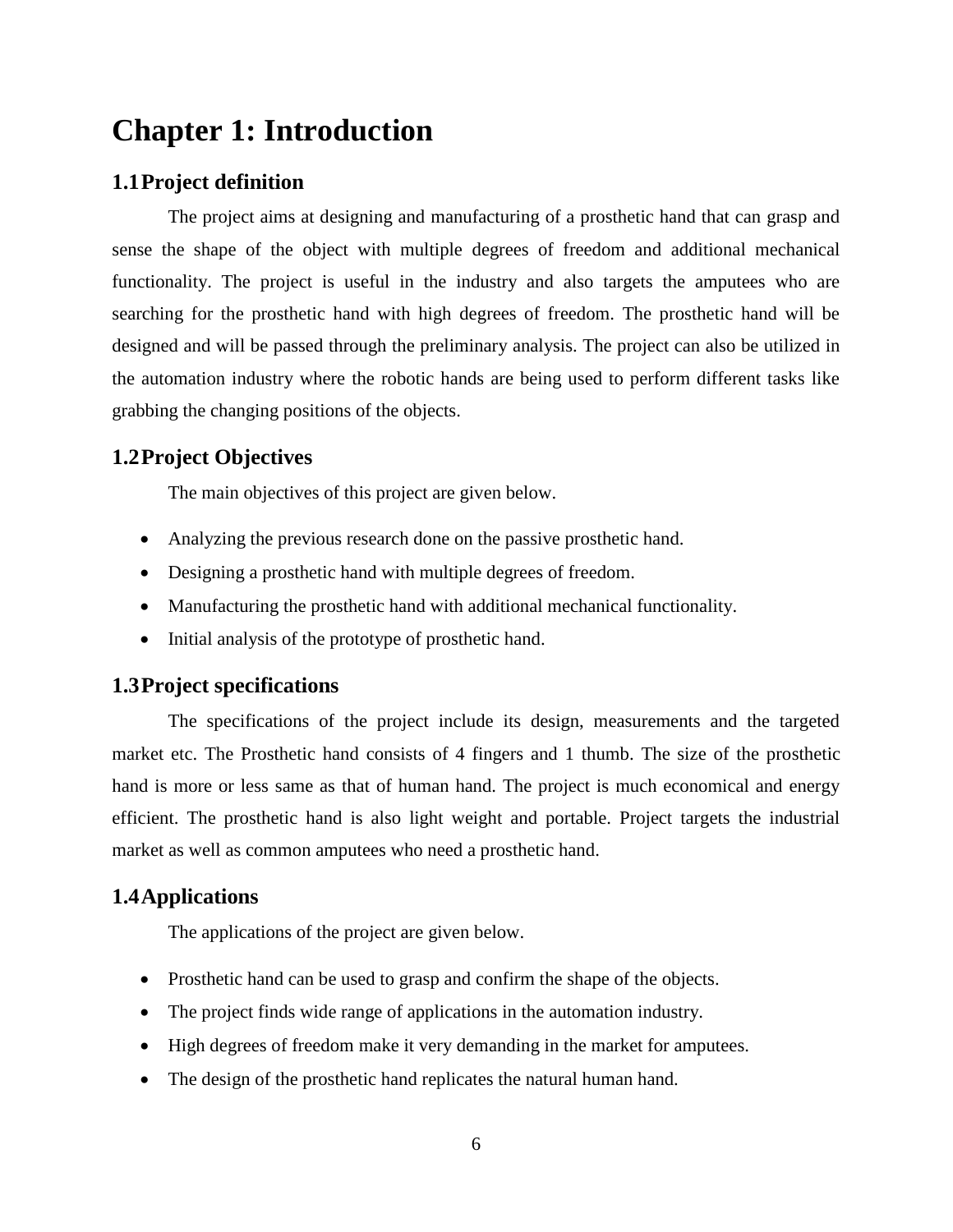## <span id="page-6-1"></span>**Chapter 2: Literature Review**

## <span id="page-6-2"></span>**2.1Project background**

A lot of research has been done in the area of prosthetic hand but most of them have limited functions. Also, the main problem is the degree of freedom. In most of the cases, the amputees are compatible with the functionality of the prosthetic hand because it serves their purpose. Increasing degrees of freedom also increases the cost and the research required. The project design gets more complex. This project aims at the design of the prosthetic hand with increased degrees of freedom and mechanical compatibility.

Many challenges come in the design phase of the project like mobility and angle of deflection, load bearing limit etc. Sensors were used to sense the shape of the object. The project also passes through the preliminary analysis of the protype where the hand is tested for its different constraints.

## <span id="page-6-3"></span>**2.2Previous work**

A research [1] had been carried out for the experimental prosthetic hand being designed for the seven to eleven years age group. The prosthetic hand was used to grasp the object between fingers thus confirming its shape so the hand was able to perform Passive adaptive grasp. The design did not require any sensors and no actual electronic processing was done. The dorsal view of the prosthetic hand is given below

<span id="page-6-0"></span>

*Figure 1 TBM hand, dorsal view*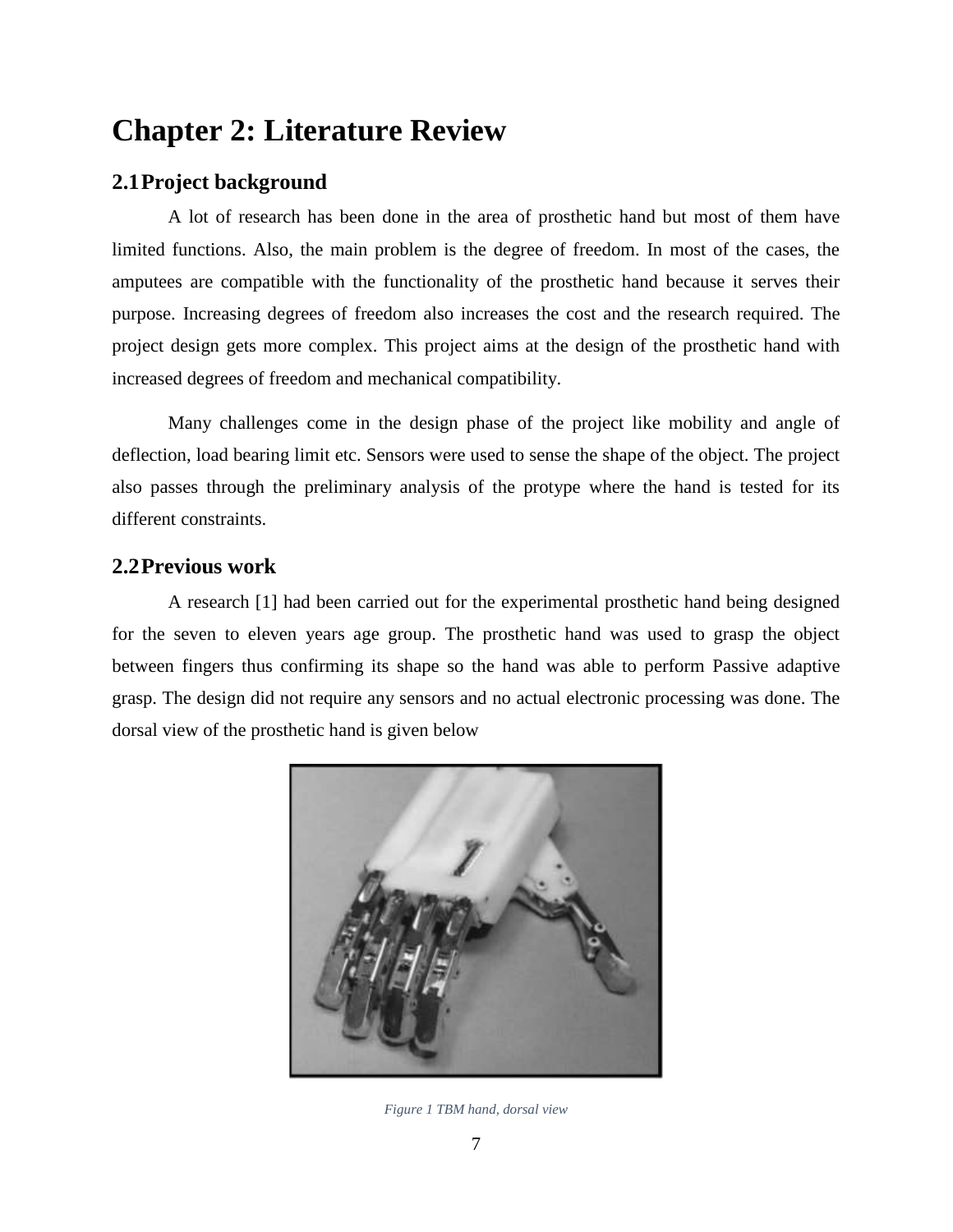Conclusions showed that the opening and closing of the hand was too slow and the hand pinch force was low. The TBM hand had increased mechanical functionality.

### <span id="page-7-0"></span>**2.3Comparative study**

Another paper [2] gave more insight in the realization of cybernetic hand. In this research, a three-hand prototype was designed and manufactured. The first one uses micro actuators which were entrenched in the structure of fingers. Second and third prototypes exploit the micro actuation which in turn increases the handiness of the hand. The results were quite interesting. The created models were compared with the natural human hand and some important design goals were stated in the paper.

A research [3]on the prosthetic hand based on the underactuated mechanisms was carried out. It is important to note that the prosthetic hands are mainly designed to grasp things and very much complex tasks can not be done using prosthetic hands. Conventional hand prostheses have one or two degrees of freedom which are often acceptable by the amputees because it serves their purpose. The paper showed that the current prosthetic hands had low cosmetic, low functionality and low controllability. The degrees of freedom result in the low grasping ability of the hand. The paper focused on an innovative approach which were based on the underactuated mechanisms which were used to solve the above problems of low controllability and low functionality etc.

## <span id="page-7-1"></span>**Chapter 3: System Design**

The main objective was to design a prosthetic hand that replicas the natural human hand with enhanced functionality. Some of the particulars of the system design are given below.

#### <span id="page-7-2"></span>**3.1 Design Constraints**

There are different types of constraints that include economic constraints, sustainability constraints, safety and manufacturability constraints. One of the major constraints is the accuracy of the prosthetic hand. More accuracy and finishing bring more finances and the manufacturing of the prosthetic hand becomes more costly.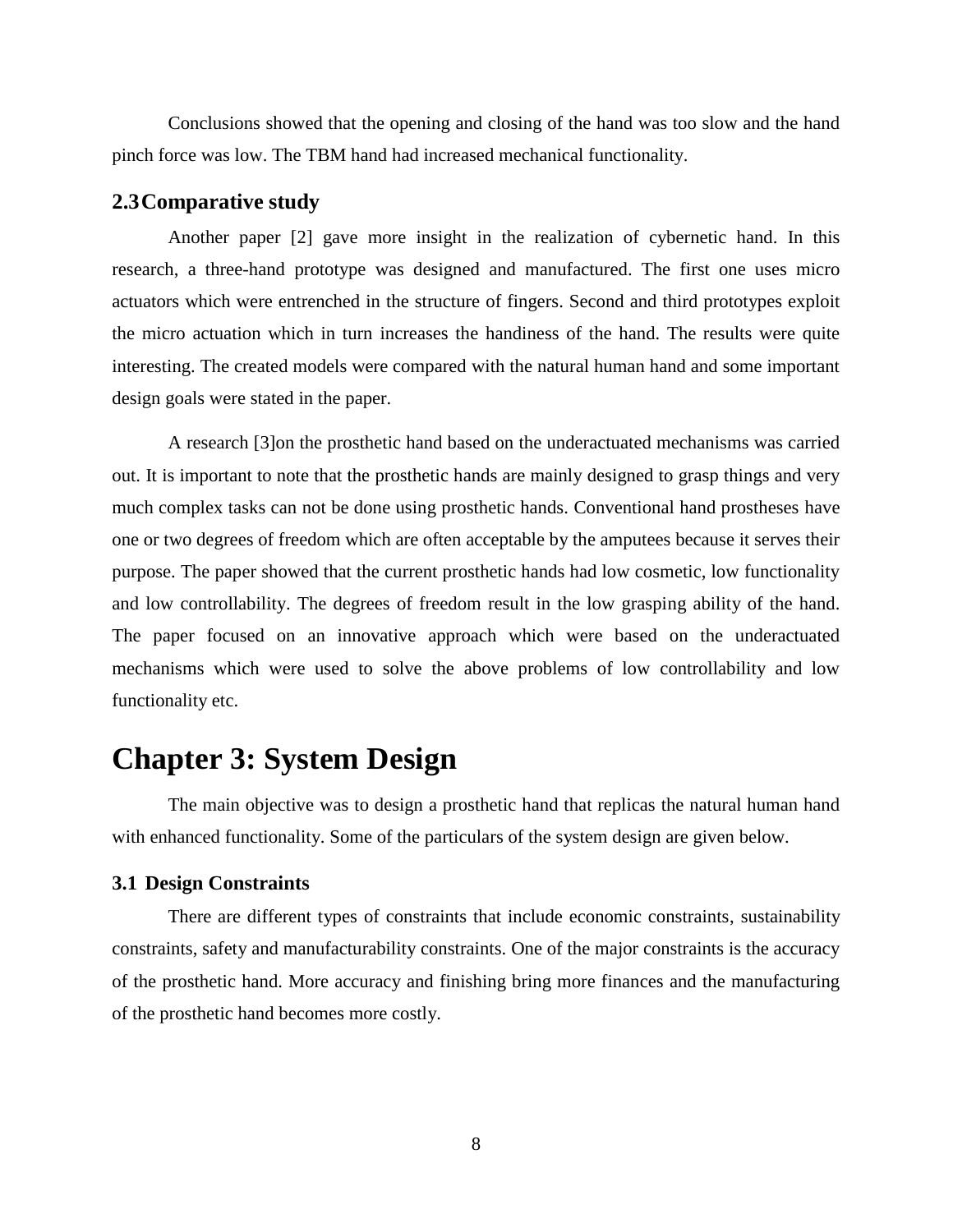### <span id="page-8-1"></span>**3.2Design Methodology**

The design of the prosthetic hand included different parts such as forearm, wrist, palm thumb and fingers. Two links were used for the fingers and thumb taking in account of the degrees of freedom of both. The Design of the prosthetic hand is shown in the figure below. [4]



*Figure 2 Full hand view*

### <span id="page-8-2"></span><span id="page-8-0"></span>**3.3Product Components**

Different components of the prosthetic hand are given below.

### <span id="page-8-3"></span>3.3.1 Forearm

The forearm is made with the cavity inside for fixing purposes. The design of the forearm is simple and is shown in the figure below.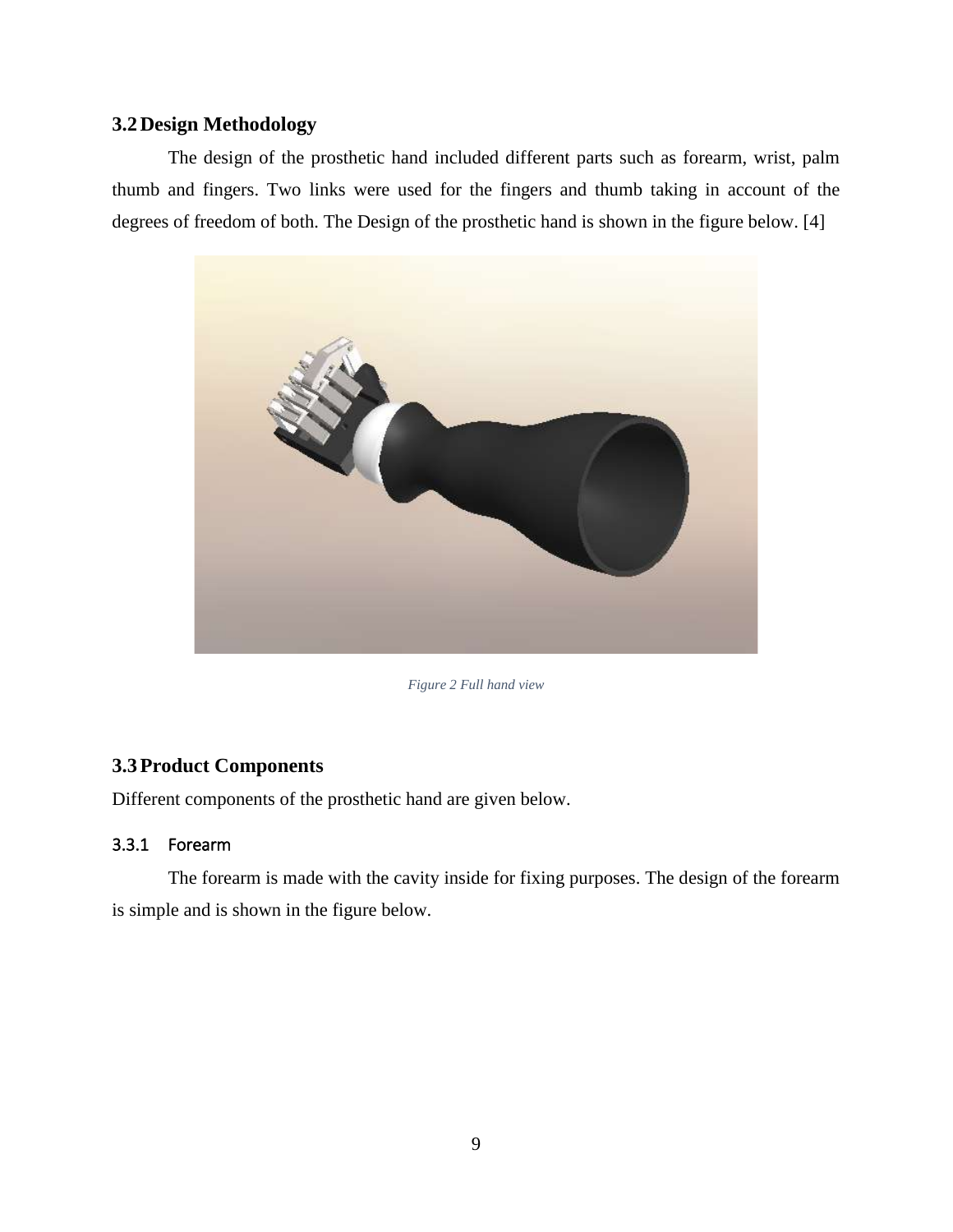

*Figure 3 Forearm Design*

## <span id="page-9-2"></span><span id="page-9-0"></span>3.3.2 Wrist

The design of the wrist is rather simple and the wrist is attached with the forearm using **Ball joint**. The wrist design is shown in the following figure.



*Figure 4 Wrist Design*

## <span id="page-9-3"></span><span id="page-9-1"></span>3.3.3 Fist

The design of the fist is given below.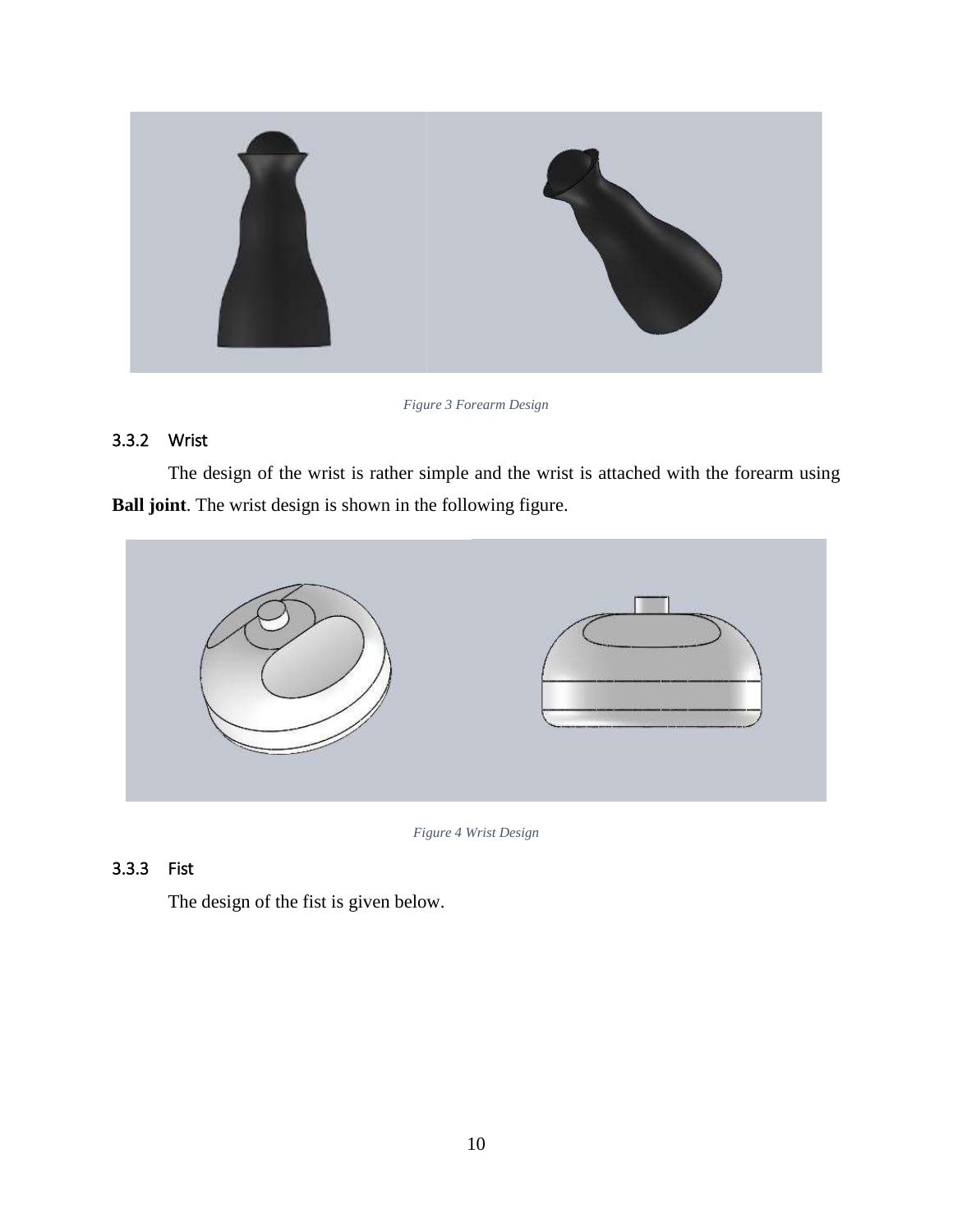

*Figure 5 Fist Design*

### <span id="page-10-2"></span><span id="page-10-0"></span>3.3.4 Finger links

Fingers and thumb consist of two links used to replicate the natural human fingers. The design of the all the fingers is same irrespective of the fact that there is a size difference in the human fingers. It is to make calculations easy. The design of those links is shown in the figure below.



*Figure 6 Links of fingers*

<span id="page-10-1"></span>These were some components of the prosthetic hand. Links of fingers and thumb are pin connected to the fist with constrained rotation (movement).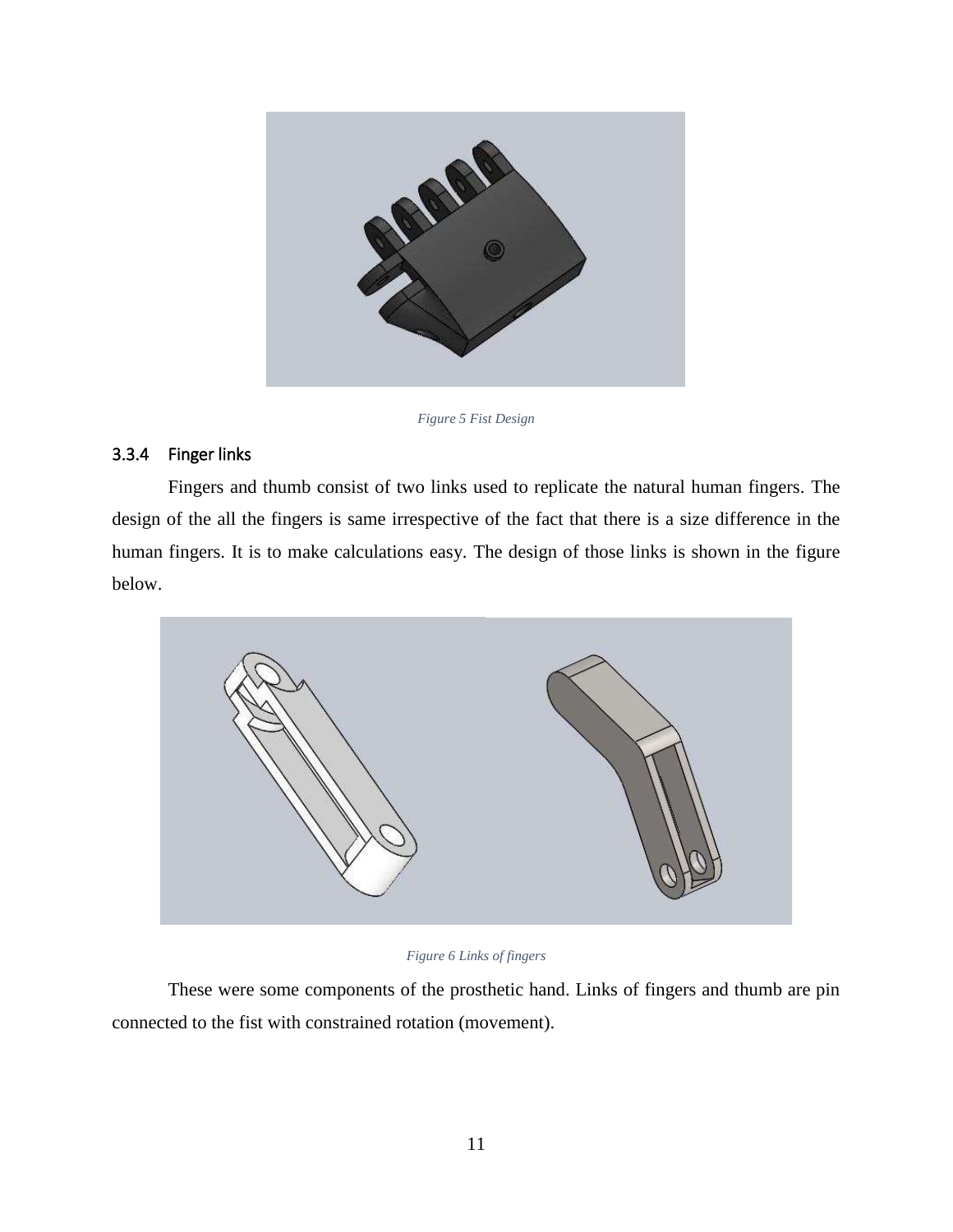#### <span id="page-11-1"></span>**3.4 Implementation**

All the components are connected using joints. Pin joint and ball joints are used. Thumb and finger links are directly pin connected to the palm and the rotation of the pin is also constrained according to the natural movement of the fingers and thumb. Fist is connected to the wrist which is fixed to the forearm. Total assembly of the fixed components is shown below.



*Figure 7 Prosthetic Hand Assembly*

## <span id="page-11-2"></span><span id="page-11-0"></span>**Chapter 4: System Testing and Analysis**

### <span id="page-11-3"></span>**4.1System testing and Results**

In general, for the grasping behavior of the prosthetic hand, fingers are designed for the natural wrapping of the finger movement. The design of all the fingers is same irrespective of the difference is size of human fingers.

#### <span id="page-11-4"></span>**4.1.1 Adaptive Grasp Mechanism Design**

Between the fingers, adaptive grasp mechanism is introduced. Normally the index finger and the middle finger do not come in contact with the object at the same time in the normal prosthesis. When one finger touches the object, other fingers can no longer add into the grasping of the object but by the adaptive grasp mechanism, the compression of relative spring causes the slider to continue its motion and the rest of the fingers can now grasp the object.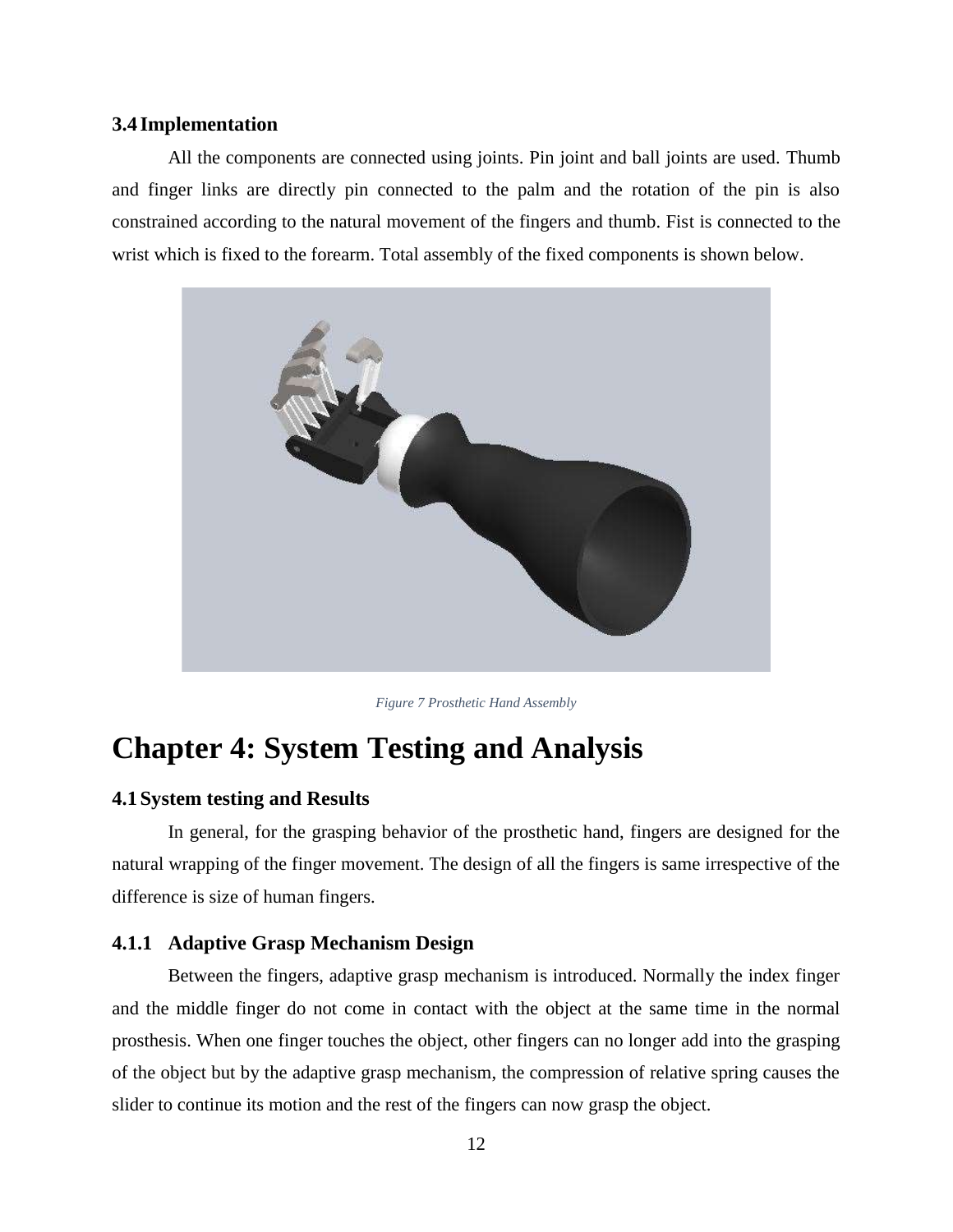#### <span id="page-12-0"></span>**4.2 Analysis and Discussion**

Designed prosthetic hand is passed through preliminary testing phase and it was able to grasp objects. Although there are some improvements required in it but from the economic point of view, it serves the purpose as many amputees do not need much of the mechanical functionality. Also, the kinematic analysis is done on the prosthetic hand. The required grasping force needed to hold the object varies from object to object. The hand is designed in such a way that it changes the grasping force according to the need.

## <span id="page-12-1"></span>**Chapter 5: Project Management**

#### <span id="page-12-2"></span>**5.1Project Plan**

The Project plan was created and analyzed before starting the project. All the objectives of the project were set and all the potential problems were catered in the project plan. In the project plan, the scope of the project was defined and sub portfolios were created. **Project Libre** software was used to manage the ongoing flow of the project work. The project is free and has many advantages. The starting and ending time of the project was set and there was no such delay in the project. Different risks appeared but they were solved in time. The main points of the project plan are given below.

- Initial brainstorming
- Designing the prosthetic hand
- Material selection
- Budget analysis
- CAD model
- Purchasing of parts
- Fabrication process
- Assembling the parts
- Testing phase
- Technical project report etc.

#### <span id="page-12-3"></span>**5.2Contribution of team members**

The project was divided into smaller parts and the tasks were assigned to the team members. CAD modeling was done by one member while buying the material and fabrication was done mutually.

Different design ideas were put forward and they were checked against their pros and cons. The wiring was done by another team member. All the team members performed their tasks. In the end, the project report was created and the lessons learned were documented.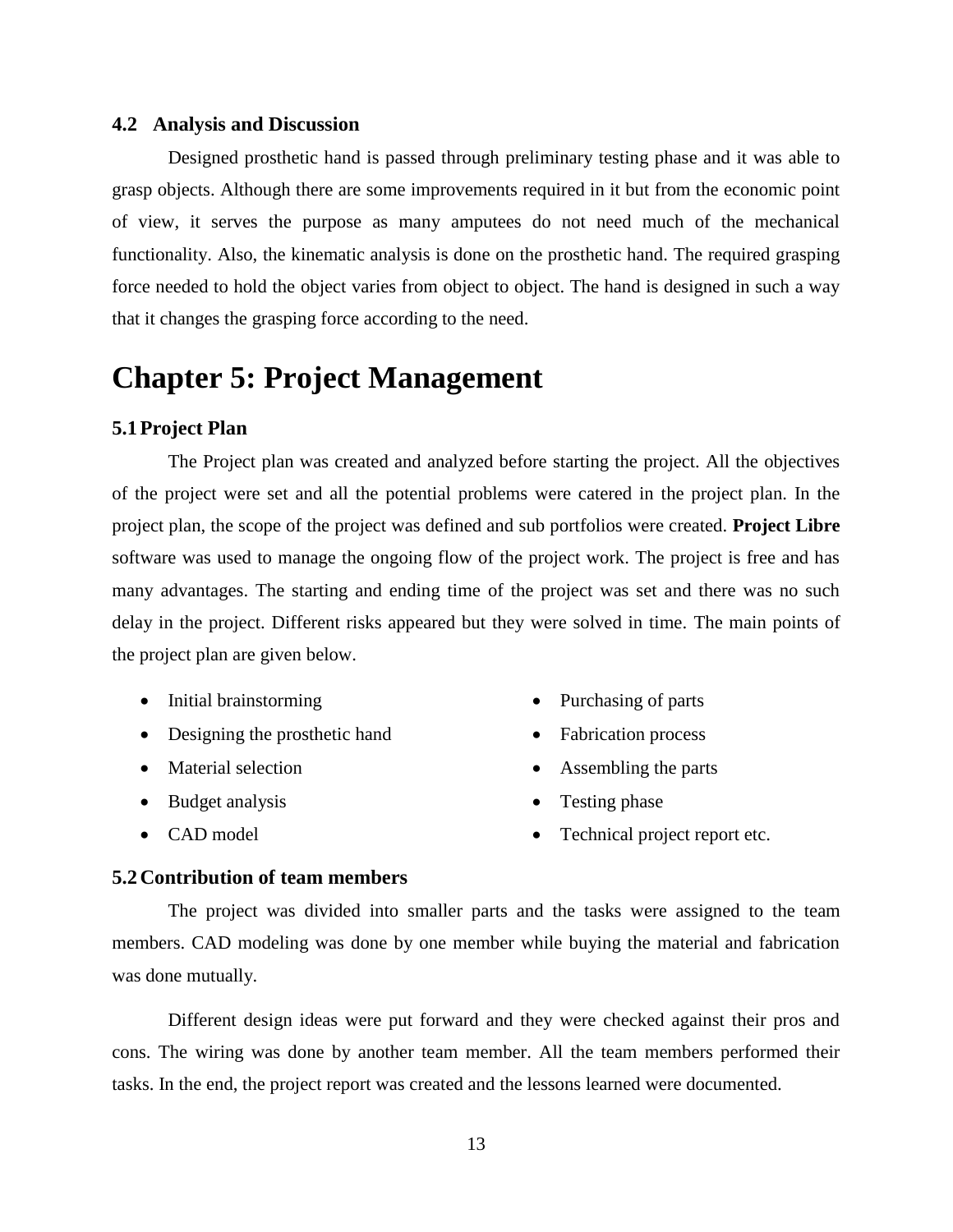#### <span id="page-13-0"></span>**5.3Project Execution Monitoring**

The progress of the project was monitored on the Project Libre. The team leader made sure that all the group members are doing their tasks so that the project do not get delayed. Some potential risks arouse during the project and suitable monitoring was done unto them. Project integration was made strong so that all the team members communicate efficiently. Different meetings were arranged to discuss the progress of the project and to share new ideas.

### <span id="page-13-1"></span>**5.4Challenges and Decision Making**

During the project, different potential challenges arouse like, the grasping force calculations needed to be redone because of the fact that there is a lot of difference between calculation on ideal system and actual design of the prosthetic hand. The movement of the fingers was not as smooth as expected and the joint needed to be replaced.

The wrist design was not suitable and the whole design was remade. It caused extra finances and time but these challenges were anticipated during the project plan that is why it did not cause much problem.

#### <span id="page-13-2"></span>**5.5Project Bill of Materials and Budget**

The Budget allocated for the project was 1,500 SAR. The bill of project is given below.

| No. | <b>Expenses</b> | Cost (SAR) |
|-----|-----------------|------------|
|     | 3D printing     | 1500       |
|     | Total           | .500       |

## <span id="page-13-3"></span>**Chapter 6: Project Analysis**

#### <span id="page-13-4"></span>**6.1Life-long Learning**

Overall project was a success and we learned a lot of technical skills and soft skills as well. We acquired the selection criteria of the material for the device/machine/prototype we are making. Also, while manufacturing the parts, we learned of many technicalities that may come because the real-life mechanisms are different than the ideal calculations.

The project strengthened our management skills as there were a lot of challenges that we faced and managed accordingly. Time was also a constraint that was taken care of in this project and it helped us improving our time management skill. There are different ways to perform a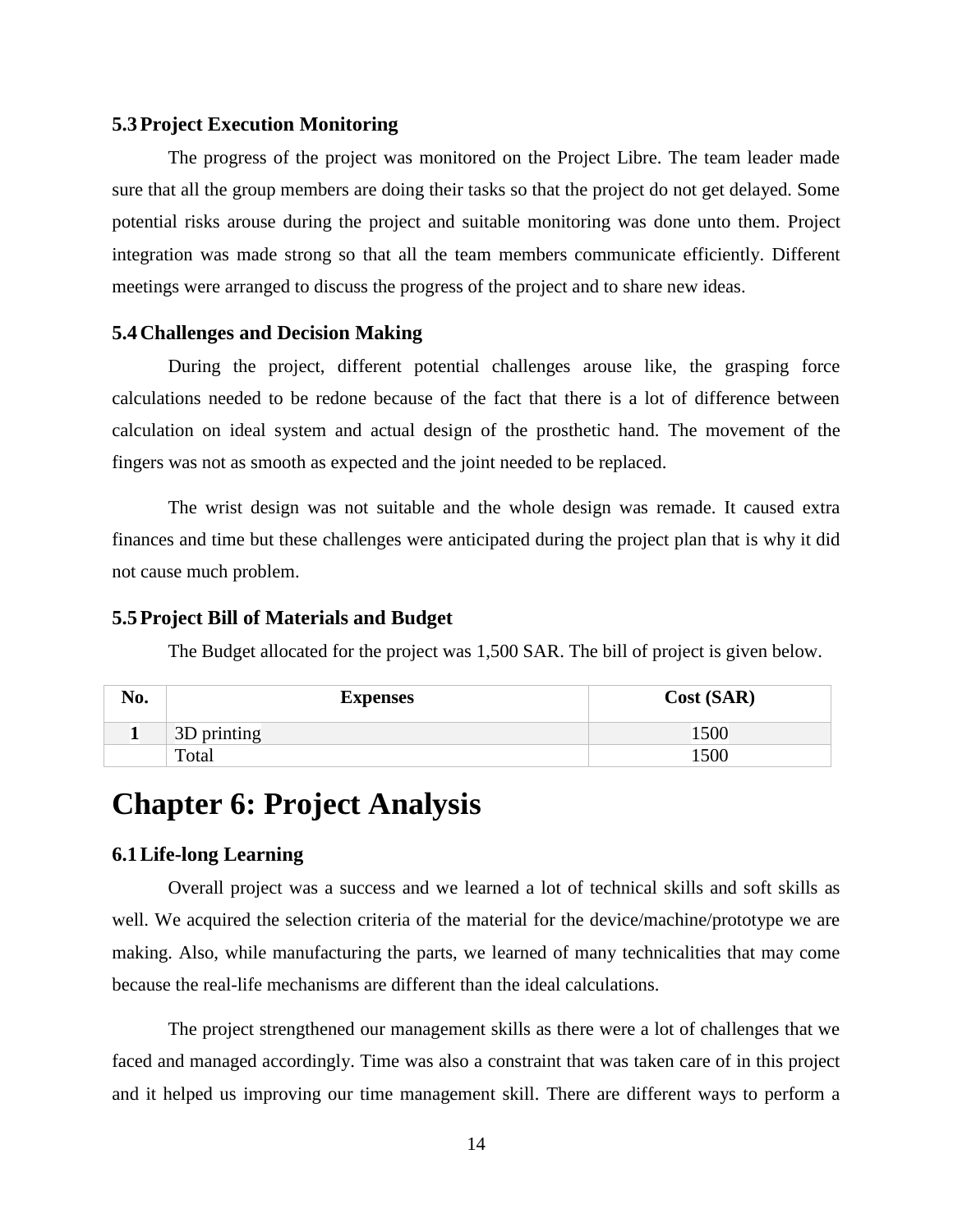task, achieve a goal and we learned how to choose the best option. Some options were economical but other options were favorable in terms of quality of the product and we had to chose best option possible.

#### <span id="page-14-0"></span>**6.2 Impact of Engineering Solutions**

This prosthetic hand is useful for the people who has fully or partially disabled hand and are struggling through their lives. The prosthetic hand is more functional as compared to the conventional prosthetic hand. The cost of the product is reasonable and it is imparting a huge effect on the society. Engineering solutions have always brought ease to the society and prosthetic hand is one of them. Also, the prosthetic hand can be automated and in turn, used in the industry as well.

### <span id="page-14-1"></span>**6.3Contemporary Issues Addressed**

The country is lacking in the prosthesis field and this project opens up a new field of interest in Saudi Arabia. The project has not been carried out on a very high level but it is addressing small issues of the people and providing them with an alternate method to keep on living their lives effectively and efficiently.

## <span id="page-14-2"></span>**Chapter 7: Conclusions and Recommendations**

### <span id="page-14-3"></span>**7.1Conclusions**

Prosthetic hand with multiple fingers and enhanced mechanical functionality was designed and manufactured. Different designs of the hand were chosen and the best design was implemented. Two links are used for finger and thumb design connected with the fist. The movement of the fingers is constrained. Fist is connected to wrist which in turn is ball jointed with the forearm. The performance of the prosthetic hand was tested in the preliminary analysis. The hand was able to grasp different objects. Conventional hands in the market have less DOF while this prosthetic hand carries high DOF. Challenges occurred during the implementation phase but they were catered and solved.

#### <span id="page-14-4"></span>**7.2Future Recommendations**

The design of the fingers can be improved and the link lengths can be changed according to the human natural fingers. It will help grasping the objects more effectively. For the smooth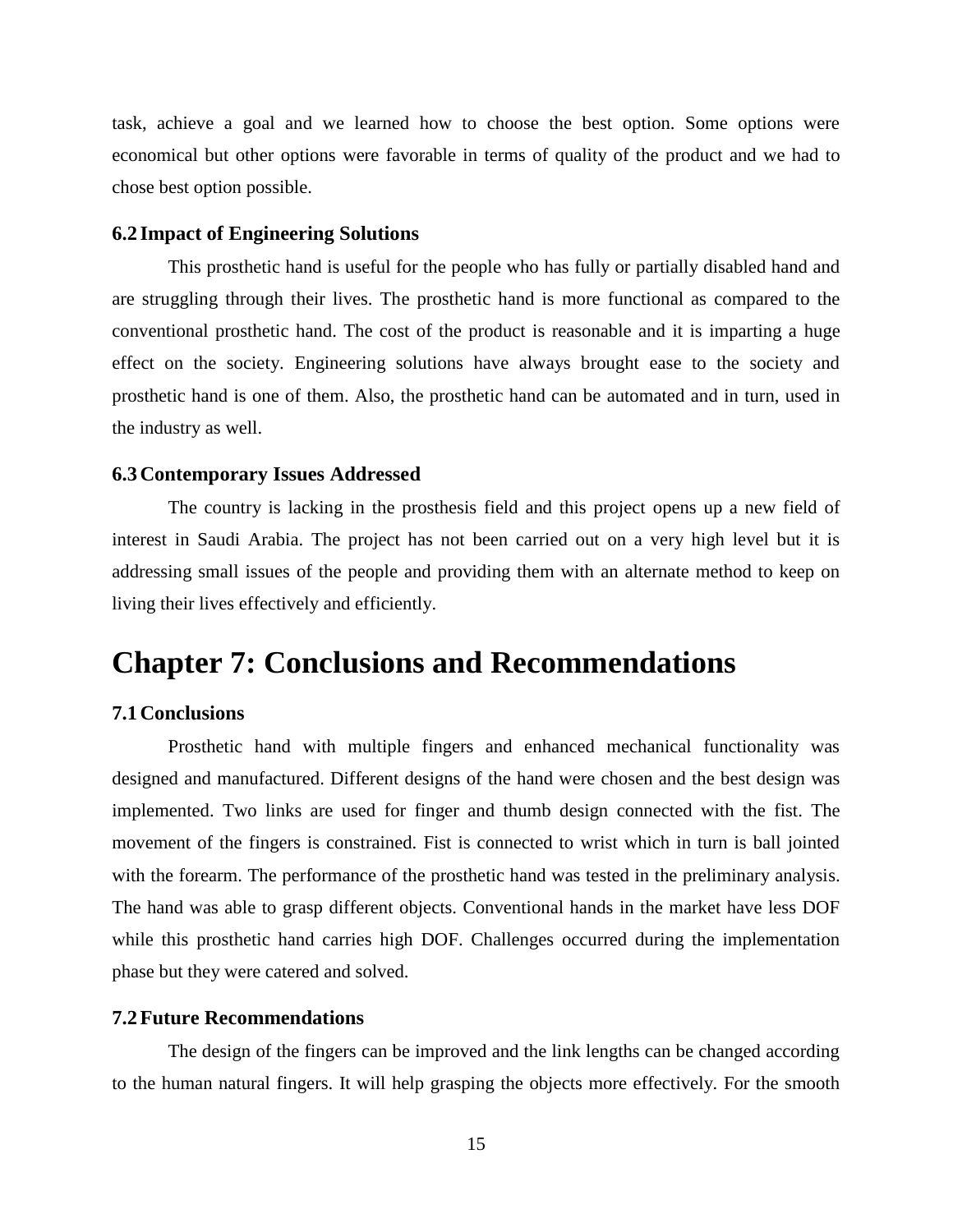movement of the fingers and fist, more sensors can be used in the future projects. The joint of the wrist is not very strong and some other type of joint can be used to strengthen the connection between the fist and wrist.